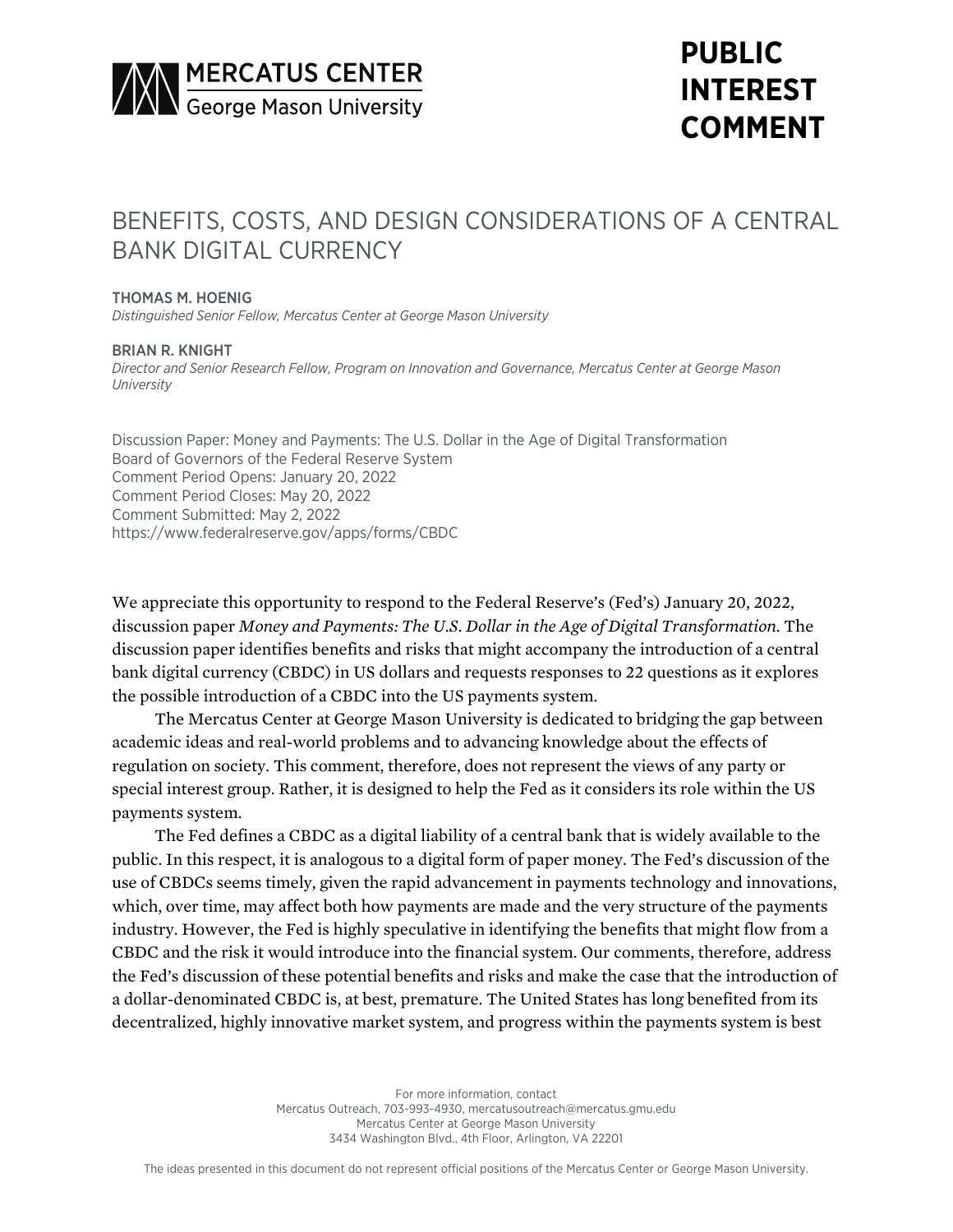continued relying principally on that system rather than on that of a single, centralized provider. Following these broad comments, we address the 22 questions for which the Fed seeks input.

With its discussion document, the Fed is attempting to anticipate the evolution of digital payments and money and what role the Fed should play in that evolution, focusing here on whether it should develop its own digital currency. In framing our comments, it seems most useful first to discuss the relative importance and implications of the benefits and risks outlined in the paper and whether they justify Fed intervention in what otherwise would be a market-led evolution of a digital payments system. Government intervention should generally occur only when there is a market failure or when an overarching, significant public good is unlikely to be served through private action. Thus, when weighing the benefits and risks of government intervention, the failure to argue that such circumstances exist is itself a strong case against such intervention.

#### **BENEFITS**

The Fed suggests that a major benefit of offering the public broad access to a CBDC is that doing so would introduce into the system digital money that is free of credit and liquidity risk. All other forms of digital money, including stablecoins, carry such risk. The paper goes on to suggest that such a major benefit would level the competitive playing field, facilitate innovations among private firms, lower costs, and ultimately speed up the payments process. The Fed further notes that a CBDC has the potential to streamline cross-border payments by using new technologies, introducing simplified distribution channels, and creating additional opportunities for crossjurisdictional collaboration and interoperability.

Although such benefits are impressive, they do not depend on the Fed offering a CBDC to the public. Much of the growth in digital currencies has been accomplished within the private sector without the Fed leading any such effort. Faster and more easily executed payments have come from the private sector. Venmo, Square, and Stripe are examples of innovative providers that have disrupted current legacy systems and greatly improved the payments system without government support. The private sector also has contributed to meaningful improvements in speed and convenience, affecting cross-border payments.

Also, although it is true that a CBDC would be free of credit and liquidity risks, this benefit is overstated. First, it is unclear whether the actual difference in credit and liquidity risk between a CBDC and private options, such as private coins backed by safe assets or commercial bank money with FDIC insurance, is sufficiently compelling to justify a CBDC. Second, there are policy options that can reduce liquidity and credit risks for payments that do not involve issuing a CBDC. For example, such risks can also be avoided by providing 100 percent FDIC insurance on bank deposits. Finally, the ability of a CBDC to reduce overall credit and liquidity risk is not guaranteed. With the introduction of a CBDC, banks would need to shift to other sources to meet their traditional funding requirements, and these new sources would continue to carry both credit and liquidity risks. Thus, the effect of a CBDC would be to shift risks rather than to eliminate them.

The paper suggests that the introduction of a dollar-denominated CBDC would strengthen or better assure the United States' role as the issuer of the world's reserve currency. This view has become more prominent with China's launch of its own national CBDC, which is seen as a move to make its currency an international means of exchange and settlement. However, having a CBDC is neither necessary nor sufficient for any currency to be a reserve currency. A durable reserve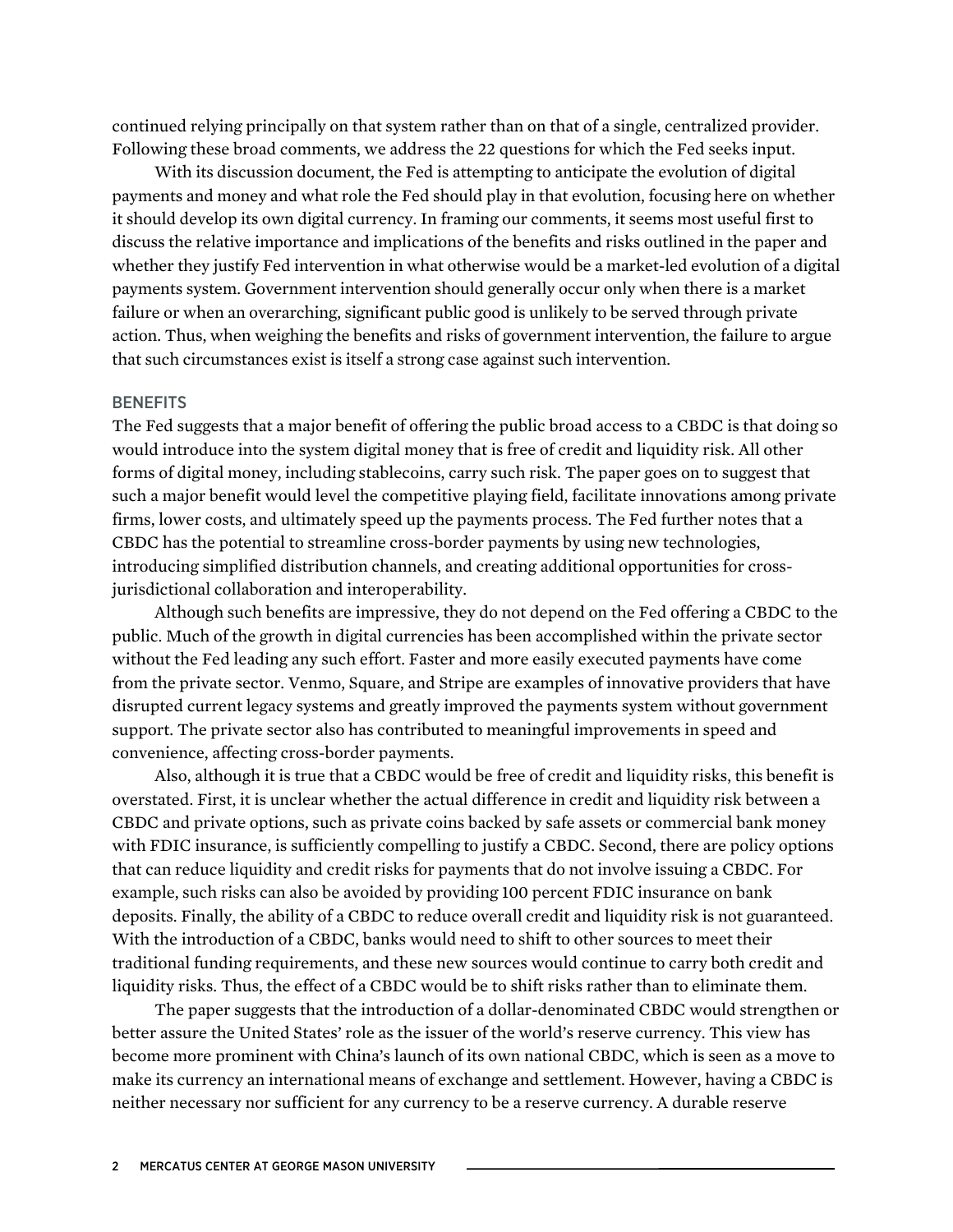currency requires an economic system that is not only well developed but operates under a clear rule of law and allows for the free flow of capital. The US financial system has these attributes and is among the most reliable means for international settlements, which are also transacted in digital form. Introducing a CBDC would have little effect on these attributes. What has become more critical to the United States' national and international role in payments is the need to settle in real time, which it is developing through its FedNow initiative.

A possible additional benefit of a CBDC is providing unbanked individuals access to the payment system. As noted in the paper, according to the 2019 FDIC Survey of Household Use of Banking and Financial Services, 5.4 percent of US households (approximately 7.1 million households) do not have a checking or savings account and are thus considered unbanked. Unbanked individuals are often reluctant to use banks over their concerns about high fees and over their general distrust of banks.<sup>1</sup> Thus, the idea of a safe central bank digital account, in the form of a CBDC, with modest or no fees and ease of access, is appealing to those who wish to eliminate any vestiges of an unbanked group.

Making a CBDC available to the public and businesses would certainly also make it available to unbanked individuals.2 However, the logistics of offering a CBDC directly, through banks, or as some suggest, through the local post office, would be a significant challenge to all parties involved. Providing a subsidy to assure free access to a CBDC and related banking services to the 7.1 million unbanked households—as distinct from the broader banking public—would be difficult to accomplish and would likely be controversial. Doing so would also raise the question of whether a large enough portion of the unbanked public would join such a system to make the system worth the cost. In addition to distrusting banks, many unbanked individuals similarly distrust the Fed and the federal government. Thus, although serving unbanked individuals is a worthy goal, it carries a heavy cost, given the benefit for unbanked households that might be reluctant to use it.

Though not included in the discussion draft, one theoretical potential benefit that a CBDC may provide is a means of payment that can be used for all legal transactions without interference by banks and other private payment providers. Congress could require the Fed to process all payments for legal activities in the authorizing legislation and, to the extent applicable, the Constitution would also likely prohibit the Fed from denying service if such denial were to have the intent or effect of chilling legal speech or commerce in constitutionally protected items.<sup>3</sup> Such a payment method could serve as a useful hedge against efforts to restrict the access of legal but controversial industries, organizations, and individuals to payments services.4

Although the benefits identified by the Fed could certainly be valuable, there is no evidence that a CBDC is the only or even the best way to achieve these goals. Alternatives exist. For example, broader access to central bank settlement services could increase competition, drive

<sup>1.</sup> MICHAEL S. BARR ET AL., CTR. ON L. & ECON. AT U. OF MICH., RESEARCH PAPER NO. 20-038, BUILDING THE PAYMENT SYSTEM OF THE FUTURE: HOW CENTRAL BANKS CAN IMPROVE PAYMENTS TO ENHANCE FINANCIAL INCLUSION (2020).

<sup>2.</sup> JESSE LEIGH MANIFF, FED. RSRV. BANK OF KAN. CITY, INCLUSION BY DESIGN: CRAFTING A CENTRAL BANK DIGITAL CURRENCY TO REACH ALL AMERICANS (2020).

<sup>3.</sup> It is unclear whether, in this context, the Fed banks, as opposed to the board of governors, would be considered government agencies and therefore subject to constitutional limitations on discretion. *Compare* Scott v. Fed. Reserve Bank of Kansas City, 406 F.3d 532 (8th Cir. 2005), *with* Fed. Reserve Bank of St. Louis v. Metrocentre Imp. Dist., 657 F.2d 183, 186 (8th Cir. 1981). 4. *See generally* Brian R. Knight & Trace Mitchell, *Private Policies and Public Power: When Banks Act as Regulators within a Regime of Privilege*, 13 N.Y.U. J. L. & LIBERTY 66 (2019).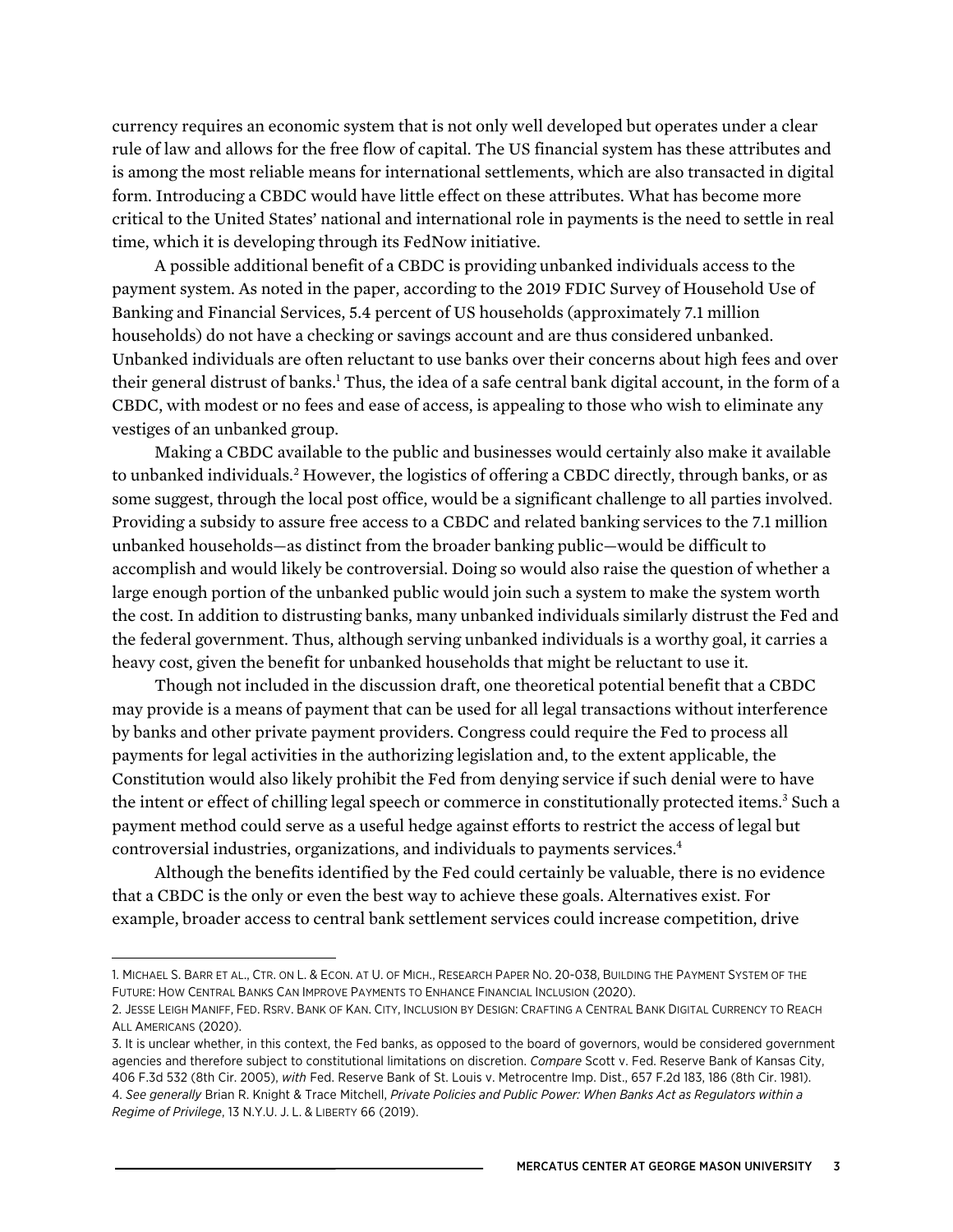down prices, and give consumers more power, which in turn could force service providers to offer a higher-quality, more available product. Such broader access also would help reduce the percentage of unbanked Americans. Regardless of the problem the Fed is trying to address, it is not yet clear that a CBDC is the answer. Therefore, the Fed, in conjunction with Congress, other regulators, and the private sector, should investigate those alternatives before any decision is made to introduce a CBDC.

#### RISKS

Many of the risks identified in the discussion paper should be considered carefully. One that is especially salient is the potential disruptive effect a CBDC would have on the banking industry's structure and on financial stability. The Fed's issuance of CBDC accounts would substantially disrupt the commercial banking industry's role as an intermediary within the US economic system. The introduction of a CBDC would invite a shift of money out of bank deposits into direct central bank deposits, reducing bank deposits as a source of funds for the industry and likely affecting the relative cost of credit across the economy.

Also, during periods of increased economic strain and uncertainty, a CBDC would be the account and currency of choice, and the flow of deposits and other sources of funds from banks and fintech payment providers into the CBDC could be massive, further disrupting markets and credit flows, complicating both monetary and financial stability goals. During periods of severe economic stress, it is the national currency that the public most often embraces, whereas the privately issued currency fails.5

Also, if the Fed were to become the central depository of private-sector deposits through its CBDC, public pressure would almost certainly build for its mandate being expanded to providing credit to the public, corporations, and consumers. Credit allocation would become increasingly centrally controlled and politicized, and outcomes would become highly uncertain.<sup>6</sup> It would involve a massive expansion of central bank operations and power, undermining private institutions' role as intermediaries between depositors and borrowers that follows from their related role in payments. These are not hypothetical events but reflect trends in the Fed's growing role as liquidity and credit provider to corporations and consumers alike following the two most recent financial crises. Therefore, the unknown and potential unintended consequences of expanding the Fed's role in payments should give policymakers pause because there is a real risk that the cure would be more harmful than the perceived illness.

#### THE RIGHT TO PRIVACY IN PAYMENTS

Fed CBDC accounts could provide the government with unprecedented access to individual financial transaction data, a risk that introduces significant privacy issues into the discussion. This will be a key national policy issue with the introduction of a CBDC as the government seeks to balance an individual's right to privacy against its need to contain illegal financial transactions. Currently, the Privacy Act of 1974 sets standards regarding government access to personal data. As

<sup>5.</sup> *See* Markus K. Brunnermeier et al., *The Digitalization of Money* (Nat'l Bureau of Econ. Rsch., Working Paper No. 26300, 2019). 6. GREG BAER, BANK POL'Y INST., CENTRAL BANK DIGITAL CURRENCIES: COSTS, BENEFITS AND MAJOR IMPLICATIONS FOR THE U.S. ECONOMIC SYSTEM (2021).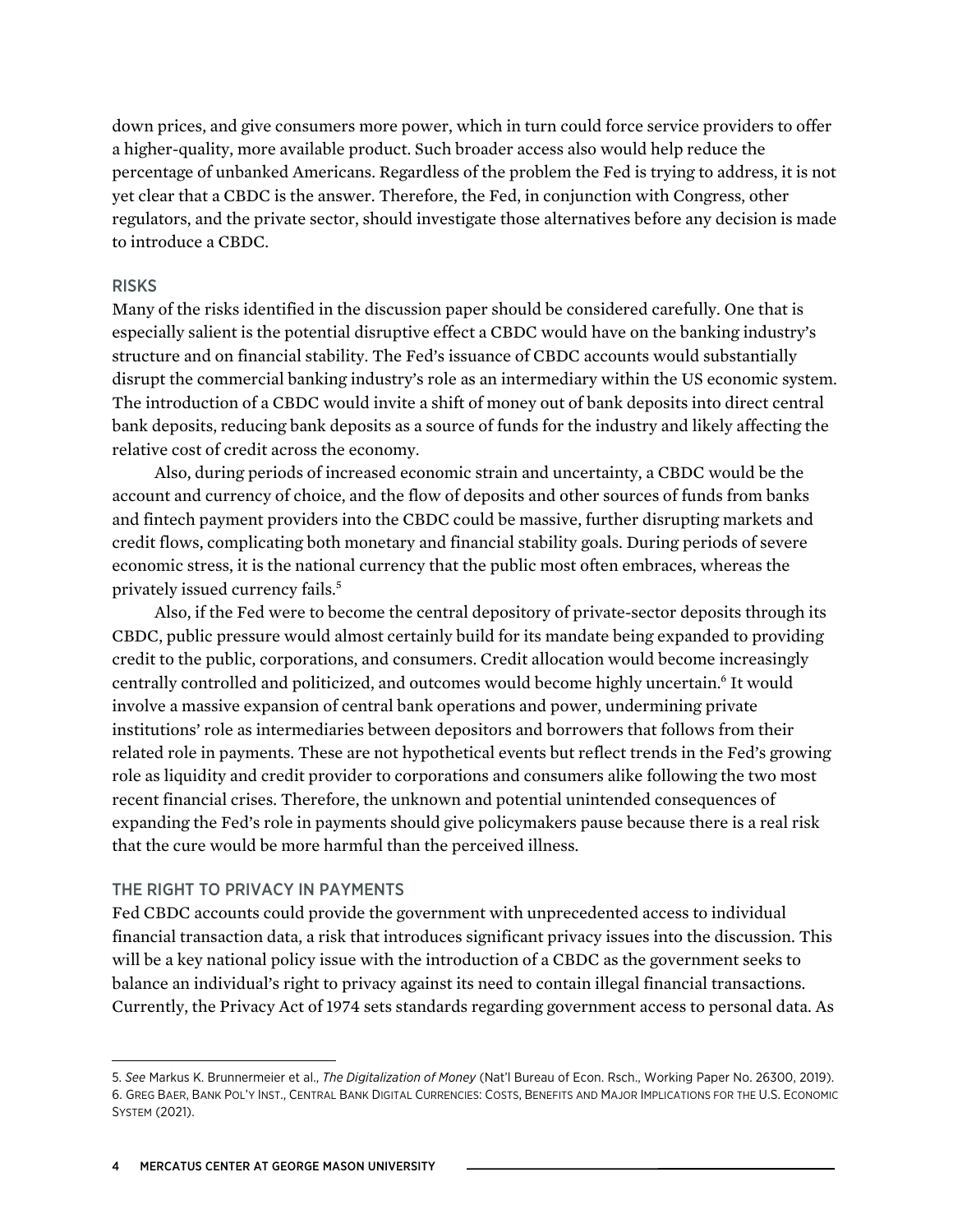one might expect, however, these statutes were designed in a different era of payments technology, and they need to be updated for the changing circumstances.

Technological innovations may provide a means to balance these conflicting priorities. However, technology is not sufficient to prevent abuse of these data should the government insist on its "need to know." The issue of privacy versus need to know is long standing, and like the advent of CBDCs and digital currencies more broadly, solutions have yet to be developed to assure the public that the balance is right.<sup>7</sup>

Even if privacy-enhancing technology were introduced, there remains the political question of the rules a CBDC would operate under. The Fed assumes that any CBDC would need to comply with existing anti-money-laundering or counterterrorism financing rules, but this is not necessarily true. These rules are grounded in statute, and Congress could remove or modify those obligations if it authorizes the Fed to issue a CBDC. To be sure, Congress is unlikely to do so, but before the Fed embarks on issuing a CBDC that inherently presents significant privacy concerns, there should be a more robust discussion of how privacy in financial services can and should be maintained at a legal level, rather than just putting faith in technology.

#### MONETARY POLICY

The Fed's discussion paper acknowledges that the introduction of a CBDC might affect the efficacy of monetary policy. Its introduction would affect the role of bank reserves and how interest rates are set. Though of critical importance, these matters concern the mechanics of monetary policy and, with careful preparation, can be satisfactorily addressed before any form of CBDC is introduced. Such preparation seems achievable, given the degree of change in those mechanics since the Great Recession. For example, the Fed has changed its monetary operations, relying on a floor system for the federal funds rate rather than its traditional corridor system. It is not the mechanics of monetary policy that is critical in determining outcomes of monetary policy, but the policy paths chosen by those conducting it.

#### **SUMMARY**

The Fed's adoption of a CBDC would be a fundamental change for the US payments system. Its discussion paper acknowledges this and attempts to set out issues and identify benefits and costs following from CBDC introduction. A CBDC would fundamentally change the private sector's role as an intermediary in the creation and distribution of credit and would place more responsibility within the central bank. Although a CBDC could reduce some sources of financial instability, it would fundamentally alter the structure of the banking system and create new risks. Finally, the Fed has not clearly articulated any market failure that a CBDC would solve or any essential objective that it alone would achieve. New innovations, improved efficiency, and new services come most frequently from the private sector. Although under the current system the Fed has a role in assuring reliable settlement and liquidity backstops for the payments system, there is little justification for it becoming a primary means for transacting payments across the economy.

<sup>7.</sup> Katrin Tinn & Christophe Dubach, Central Bank Digital Currency with Asymmetric Privacy (Mar. 10, 2021) (unpublished manuscript), [https://papers.ssrn.com/sol3/papers.cfm?abstract\\_id=3787088](https://papers.ssrn.com/sol3/papers.cfm?abstract_id=3787088); Nadia Pocher & Andreas Veneris, *Privacy and Transparency in CBDCs: A Regulation-by-Design AML/CFT Scheme*, IEEE TRANSACTIONS ON NETWORK AND SERV. MGMT. (forthcoming 2022).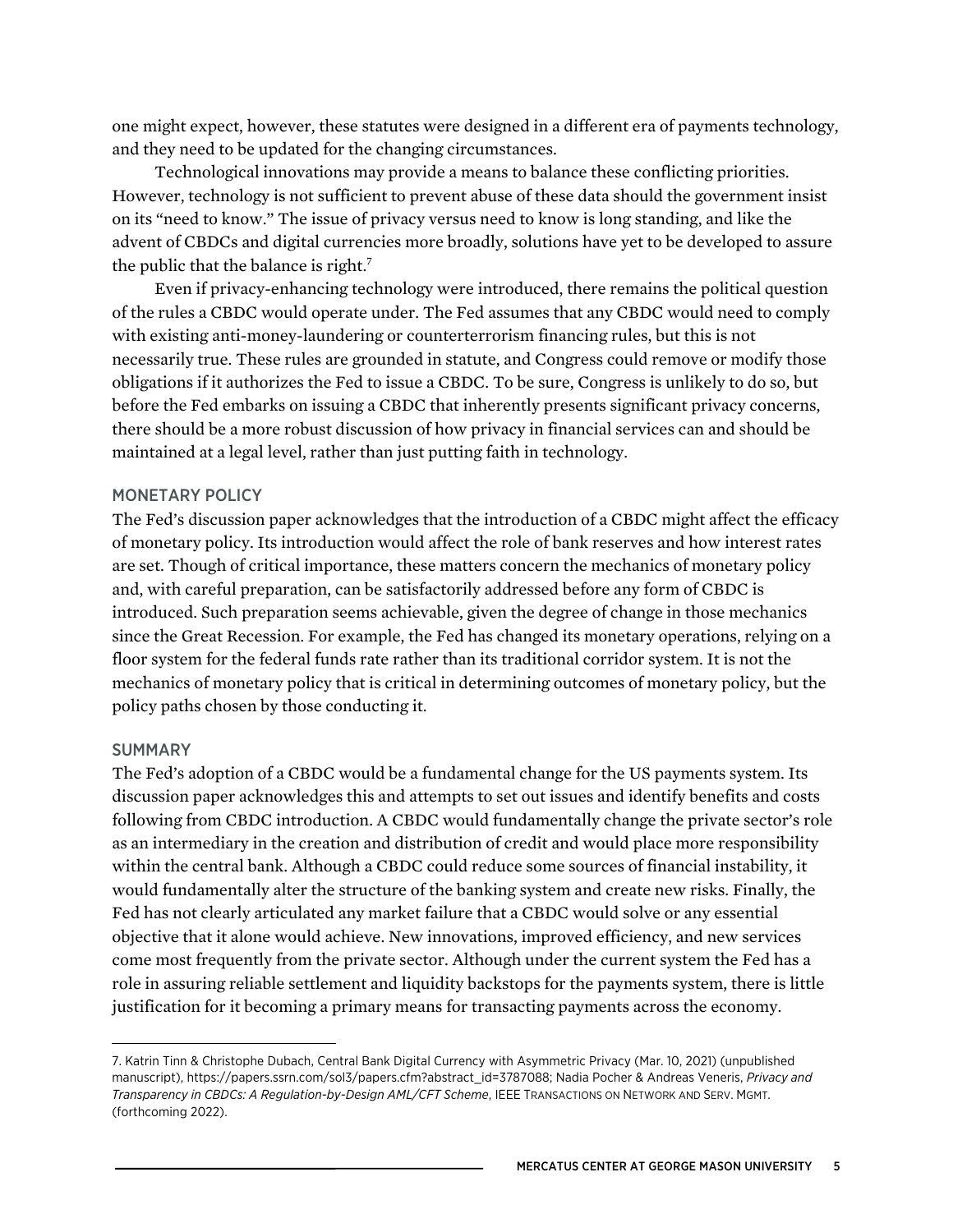#### RESPONSE TO QUESTIONS POSED BY THE FEDERAL RESERVE

### **Question 1: What additional potential benefits, policy considerations, or risks of a CBDC may exist that have not been raised in this paper?**

The paper does a good job identifying possible benefits and risks. Other possible benefits and risks are noted in our comments earlier.

#### **Question 2: Could some or all of the potential benefits of a CBDC be better achieved in a different way?**

As identified in our comments earlier, issues of credit and liquidity risk can be addressed without the introduction of a CBDC if demand deposits are insured at 100 percent or if capital standards are strengthened to provide for greater financial stability within the payments system.

### **Question 3: Could a CBDC affect financial inclusion? Would the net effect be positive or negative for inclusion?**

Although financial inclusion is a worthy goal, it is not clear that introducing a CBDC would necessarily achieve that goal. In addition to not trusting banks, unbanked individuals may not trust the government either and would continue to rely on alternative nonbank payments services. Much more research is needed on whether enough unbanked individuals would adopt a CBDC to justify the subsidies and cost required to make it available.

### **Question 4: How might a U.S. CBDC affect the Federal Reserve's ability to effectively implement monetary policy in the pursuit of its maximum-employment and pricestability goals?**

It is not clear what effect the CBDC would have on monetary policy. However, experience shows that the mechanics of monetary policy can be adjusted as needed by means of quantitative easing or other means of adjusting interest rates or bank reserves. Still, the continuing ability of the Fed to meet its mandate after the introduction of the CBDC warrants neither adoption nor rejection of such a reform.

### **Question 5: How could a CBDC affect financial stability? Would the net effect be positive or negative for stability?**

The effect of a CBDC on financial stability is unknowable. However, given the disruption its introduction would have on the banking and finance industries, a great deal more research and analysis is required before it is introduced into a financial system as complex and integrated as that of the United States.

### **Question 6: Could a CBDC adversely affect the financial sector? How might a CBDC affect the financial sector differently from stablecoins or other nonbank money?**

Yes, as noted in the discussion paper and in our comments earlier, a CBDC would be highly disruptive and destabilizing to the financial sector. Private money such as stablecoins, should they become a significant part of the money supply within the economy, could potentially raise issues of systemic risk. However, unless the introduction of a CBDC is meant to drive private money from the market, a CBDC would not reduce the related risk. Also, to the extent that a CBDC does drive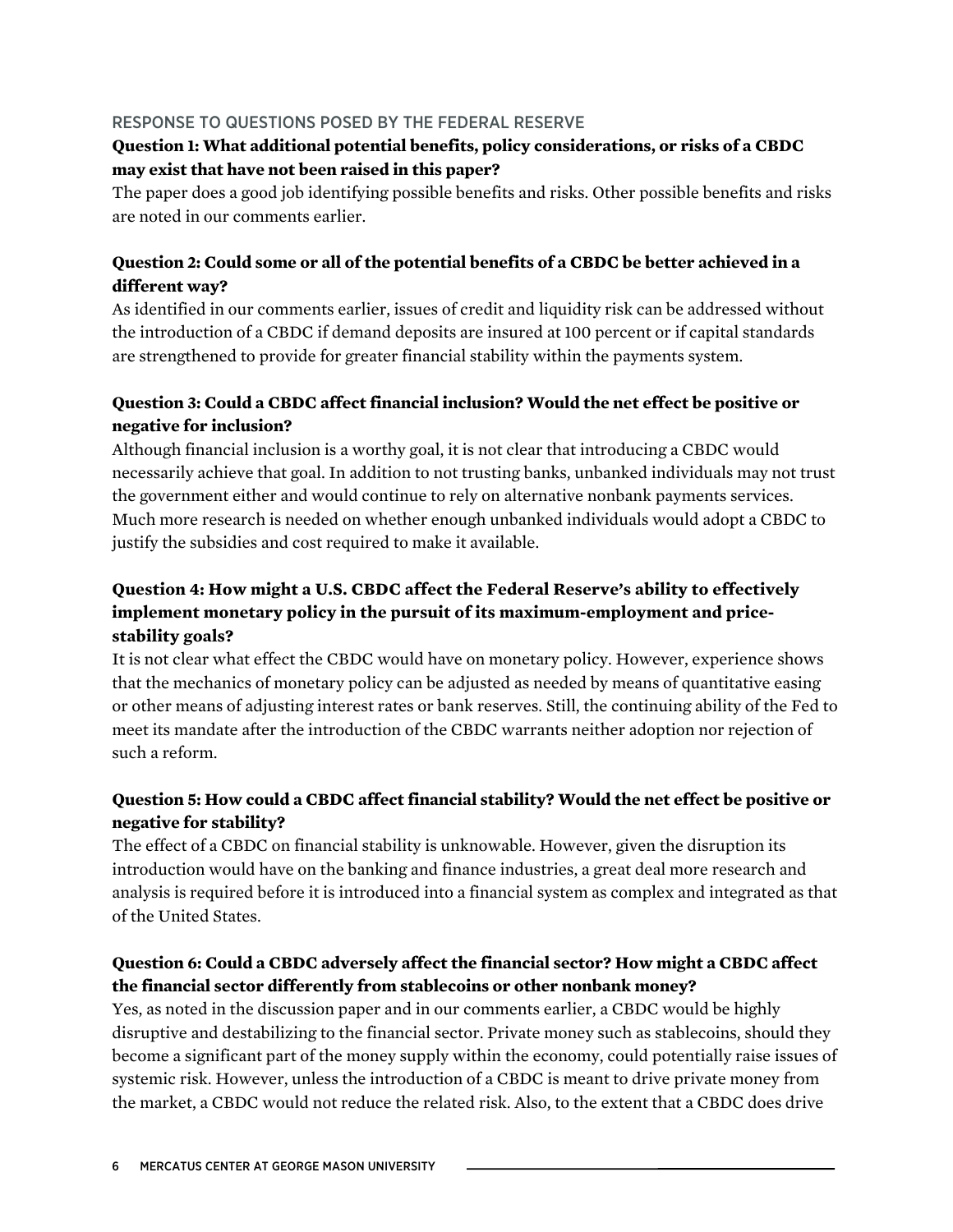demand deposits out of the banking industry, it introduces transitional and substitution adjustment and related risks as banks are forced to look for other forms of funding. This in turn could pose risks to economic growth and stability to the extent that credit access is reduced.

#### **Question 7: What tools could be considered to mitigate any adverse impact of CBDC on the financial sector? Would some of these tools diminish the potential benefits of a CBDC?**

Given how disruptive a CBDC would be to the banking and finance industries, it is nearly impossible to know what would mitigate its effects. Over time the flow of deposits from the banking industry into the CBDC could be significant, and there are any number of other unintended consequences that might follow the CBDC's introduction. Would it enhance payments innovation, or would it slow it as the private sector finds itself having a smaller role in payments? Would it undermine the role of smaller community and regional banks in both payments and lending? These are just some of the questions that require attention before proceeding with a dollar-denominated CBDC.

### **Question 8: If cash usage declines, is it important to preserve the general public's access to a form of central bank money that can be used widely for payments?**

Any CBDC should be a near-perfect substitute for cash and easily usable for small transactions. Also, physical cash should continue to be issued and supported as a means of payment to support customer preference, hedge against risk of disruption, and protect privacy.

### **Question 9: How might domestic and cross-border digital payments evolve in the absence of a U.S. CBDC?**

The technology is available for digital cross-border payments. Stablecoin technology and other forms of private money make this possible. The Fed could play a role through the development of FedNow while also working with the banking industry on cross-border payments and settlement technologies.

### **Question 10: How should decisions by other large economy nations to issue CBDCs influence the decision whether the United States should do so?**

The United States should study other large-economy nations that issue CBDCs to understand better the benefits, costs, and unintended consequences that come with their use. It should also determine what public good or market failure a CBDC addresses in each case. However, the United States should remain mindful that its constitutional system of government and the civil rights and liberties it is meant to preserve differ from other countries, sometimes in significant ways. Therefore, the United States must be cautious not to envy or emulate the "achievements" of authoritarian states and must avoid supporting anything, including a CBDC, that poses a meaningful risk to citizen privacy and security.

### **Question 11: Are there additional ways to manage potential risks associated with CBDC that were not raised in this paper?**

There are no obvious additional ways. Further study might identify opportunities for how best to manage any introduction of a CBDC into the economy.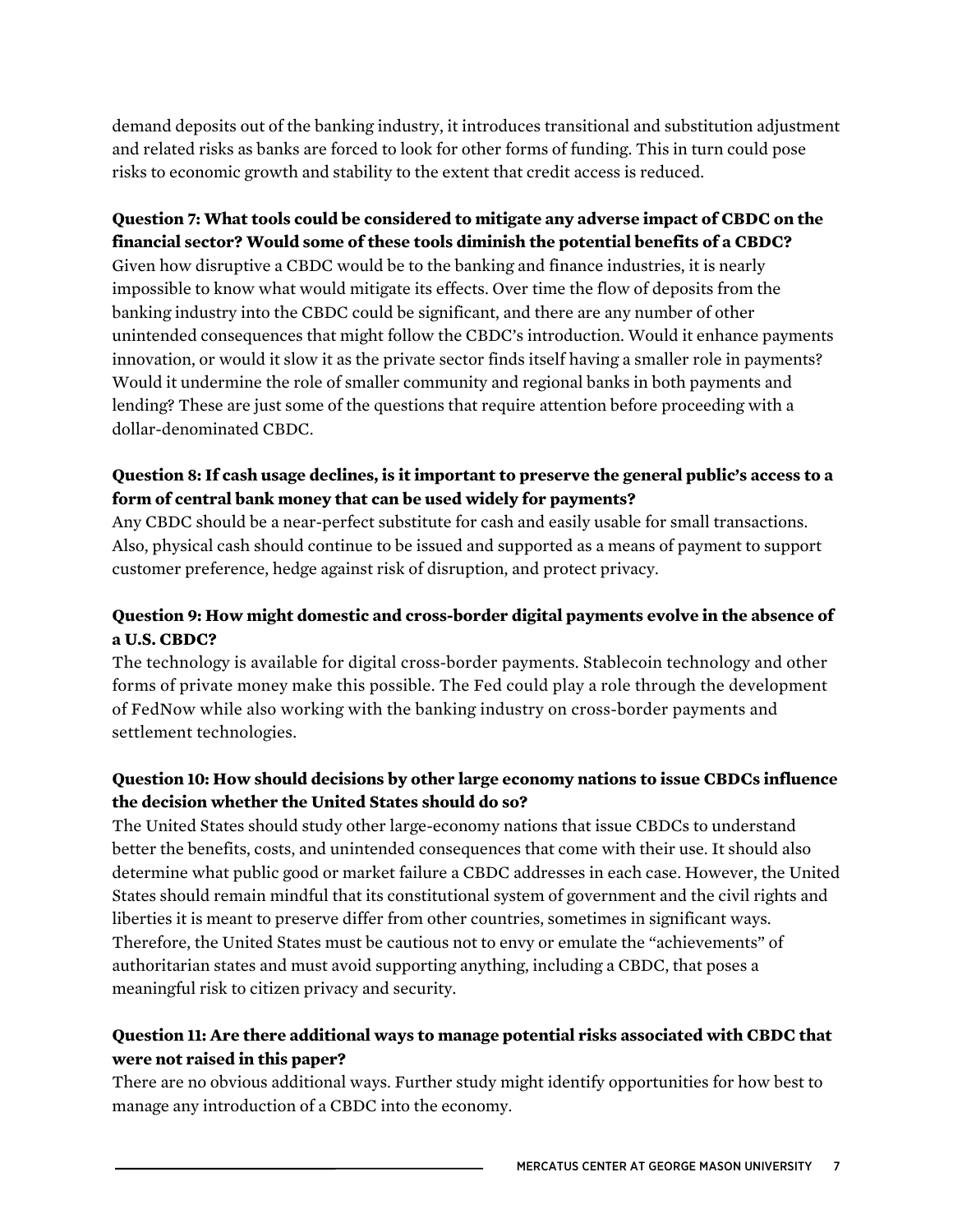#### **Question 12: How could a CBDC provide privacy to consumers without providing complete anonymity and facilitating illicit financial activity?**

It is highly unlikely that a CBDC could provide complete anonymity to consumers without also providing it to those intending to use the CBDC illicitly. However, this is not necessarily argument against anonymity. Since the founding of the United States, it has been understood that there are tradeoffs between liberty and security, with the balance usually tipping toward liberty. This is appropriate. Given the sensitivity and importance of financial privacy and the ability to transact legitimately without the intrusion of government, the United States should be willing to accept some risk of illicit use of a CBDC in exchange for privacy.

It should be noted that the traditional American conception of privacy is not pure anonymity but rather due process. The Framers of the Constitution could have prohibited the government from accessing personal records entirely, but they did not. Rather, they required the government to obtain particularized warrants based on probable cause from neutral magistrates. The rights of Americans in the financial sphere have been improperly eroded over time, and those rights could and should be restored. In this context, such restoration means that, to the extent that Congress is unwilling to allow complete anonymity, it becomes critical that a CBDC has extremely robust legal protections for user privacy built in. Such protections would include but not be limited to requiring a warrant before law enforcement can obtain or use records as part of an investigation or prosecution; severe penalties for unauthorized access or misuse of data; waivers of any claim of sovereign immunity or privilege in the event of misuse; and substantial liquidated damages for users whose data are inappropriately accessed, used, or compromised. Precautions should also include regular audits of government access to private transactions and, if necessary, investigations by an independent body charged explicitly and exclusively with protecting user privacy, and this body should be empowered to effectively conduct those audits and investigations.

#### **Question 13: How could a CBDC be designed to foster operational and cyber resiliency? What operational or cyber risks might be unavoidable?**

Cyber risks are unavoidable. Operational backup systems, advanced cryptology, and a process of systemic upgrade will be of singular importance, just as they are today. Furthermore, maintaining alternative systems, such as physical cash, as hedges against cyber risk can help reduce the overall risk profile of the payments system.

#### **Question 14: Should a CBDC be legal tender?**

Yes, if it is to be considered money.

#### **Question 15: Should a CBDC pay interest? If so, why and how? If not, why not?**

Whether a CBDC should pay interest depends on its intended purpose. If it is to be a substitute for currency, then there would be no need, and it would be less disruptive to the banking industry because it would be less attractive as a substitute for other banking and finance funding products. If it is to be more of a monetary policy tool, then the Fed might seek legal authority to pay interest on CBDC.